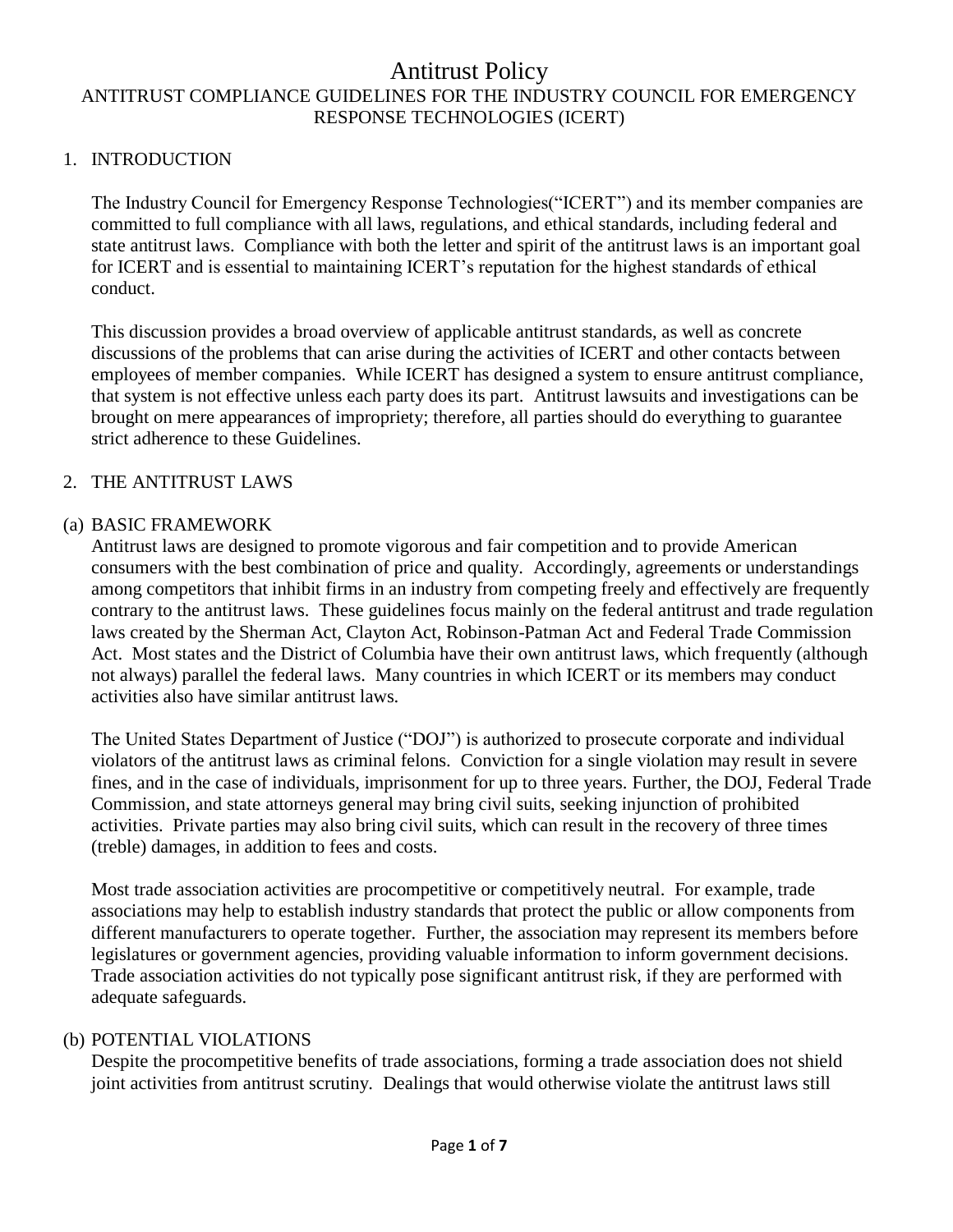violate these laws even if they are done through a trade association. For these reasons, it is essential for participants in trade association meetings and activities to appreciate fully:

- (c) the types of conduct that might be considered evidence of an agreement or collusion, and
- (d) the types of agreements that may be found to restrain trade unlawfully.

The most common antitrust violations affecting trade associations fall within Section 1 of the Sherman Act. This provision prohibits agreements, understandings, or joint actions between two or more companies that restrict competition. The Sherman Act is of principal concern to trade association members, as a trade association by its very nature includes groups of competitors that can easily and inadvertently undertake collective actions that restrain trade.

The first element of a Sherman Act violation requires an agreement or understanding between two or more companies. Agreements can be oral or written, formal or informal, expressed or implied. In practice, proof of an agreement is often circumstantial in nature, consisting of evidence that creates the mere appearance of a violation. Although the actual circumstances may in fact be entirely innocent and lawful, their appearance may cause an antitrust investigator or a jury to conclude that an illegal agreement existed. For example, an agreement may be implied because competing firms all acted in a similar manner following a meeting or exchange of information. While the meeting or exchange of information may not in fact have prompted action, the inferences made from the circumstances may be difficult to overcome. Thus, actual compliance with the antitrust laws is only the first step in protection from antitrust scrutiny. It is necessary for companies to avoid not only action that violates the antitrust laws, but also lawful action that may create an impression of impropriety.

The second element of a Sherman Act violation focuses on whether an agreement unreasonably affects competition. While not every agreement to restrain trade will be deemed to automatically violate the Sherman Act, certain conduct is presumed to be unreasonable and therefore unlawful "per se" under the antitrust laws. In this circumstance, there can be no defense that the activity involved was wellintended, is reasonable, or should otherwise be found lawful. The per se violations of greatest concern to trade associations generally involve:

- a. Price Fixing and Bid Rigging: where two or more competitors establish by agreement, or by a pattern of conduct which amounts to an agreement, a coordinated price or pricing policy for the products they sell or inventory they purchase;
- b. Market Allocation: agreements between competing companies to divide up products, customers, territories, or to agree on output;
- c. Group Boycotts and Collective Refusals to Deal: group activities among competitors that cause significant competitive injury to third parties, such as the "blackballing" or boycotting of customers or suppliers; and
- d. Agreements to Control Production: agreements among competitors to increase or restrict the quantity or quality of production levels.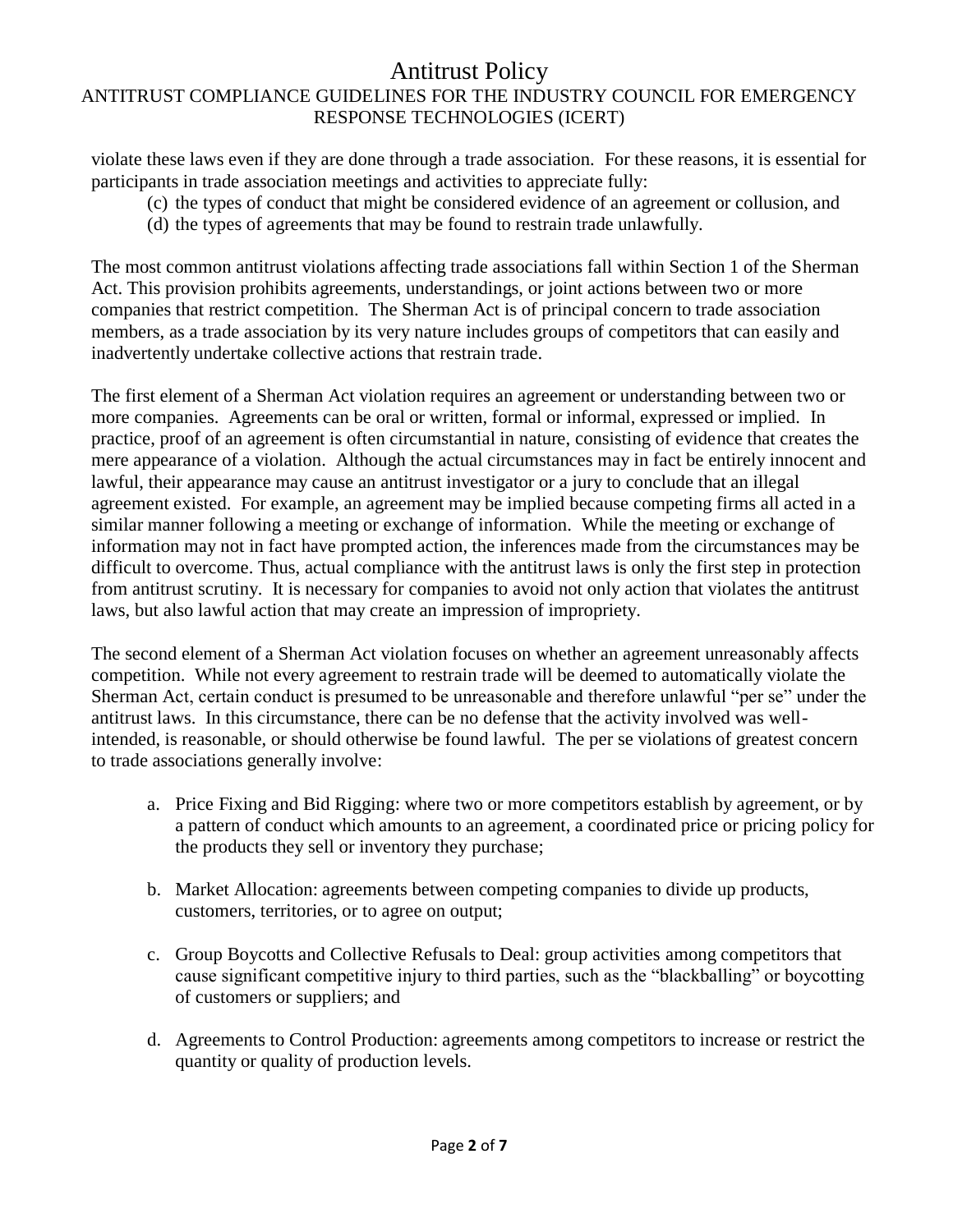Other joint activity may also violate the antitrust laws, even if it does not rise to the level of a per se violation. In non-per se situations, illegality depends on an analysis of whether an activity unreasonably restrains trade. This inquiry requires examination of all the facts and circumstances surrounding the conduct, and a balancing of the pro-competitive benefits of the activity against the potential anticompetitive consequences. Examples of non-per se violations that still may be problematic in certain circumstances include exclusive dealing arrangements, reciprocal sales and purchase agreements, and agreements to establish industry product standards. Frequently, this so-called "rule of reason" approach does not lend itself to specific guidelines, and it is often necessary to consult with legal counsel to determine whether an activity might constitute an unlawful restraint of trade.

### 3. ANTITRUST GUIDELINES

### (a) PRICING: DO NOT DISCUSS OR EXCHANGE INFORMATION ON PRICES OR ANY PRICE-RELATED ASPECT OF COMPETITION.

Pricing is the most sensitive subject under the antitrust laws. Agreements between two or more competitors that fix, stabilize, or tamper in any way with the price of goods or services, whether express or implied, is generally a per se violation of the antitrust laws. When such an agreement is present, the activity is illegal without any further analysis of its reasonableness, arguable benefits to the public, or extenuating circumstances.

"Price" in this context includes all the elements of terms of sale that directly or indirectly affect price or pricing decisions, including: sales prices, discounts, allowances, freight, credit terms, costs of production, cost and unavailability of raw materials, inventory levels, profit margins, or levels of capacity utilization. An "agreement" to affect price may be no more than an informal understanding among competitors based upon "casual remarks" or a "knowing wink or nod" from which an inference of concerted action may be raised. Examples of behavior found to potentially violate the Sherman Act include:

Prices: Plaintiff sued a group of truck dealers alleging a conspiracy to refrain from price competition. The plaintiff offered testimony that at a dealer meeting, two defendants approached him and "told him that 'the way it works' in New Jersey is that 'dealers don't compete on price.'" The plaintiff also introduced handwritten notes taken by a consultant at a dealer sales meeting that stated there was a "gentleman's agreement among…truck dealers that they would sell only in their own areas of responsibility." The Third Circuit found this evidence was enough for a jury to find an agreement to restrict prices.

Discounts: A vice-president at an advertising company sent a letter to the president of its trade association requesting that discounting be discussed at the next association meeting. Following this meeting, the advertising company eliminated discounts to local accounts to "align" itself with other competitors' decisions to follow the industry's "standard practices and procedures." In subsequent testimony, a company employee justified this elimination of discounts as showing "consistency" with the trade association's "minimum standard." The trade association also circulated a document which listed a "strong concern" about the practice of discounting. The court held that the above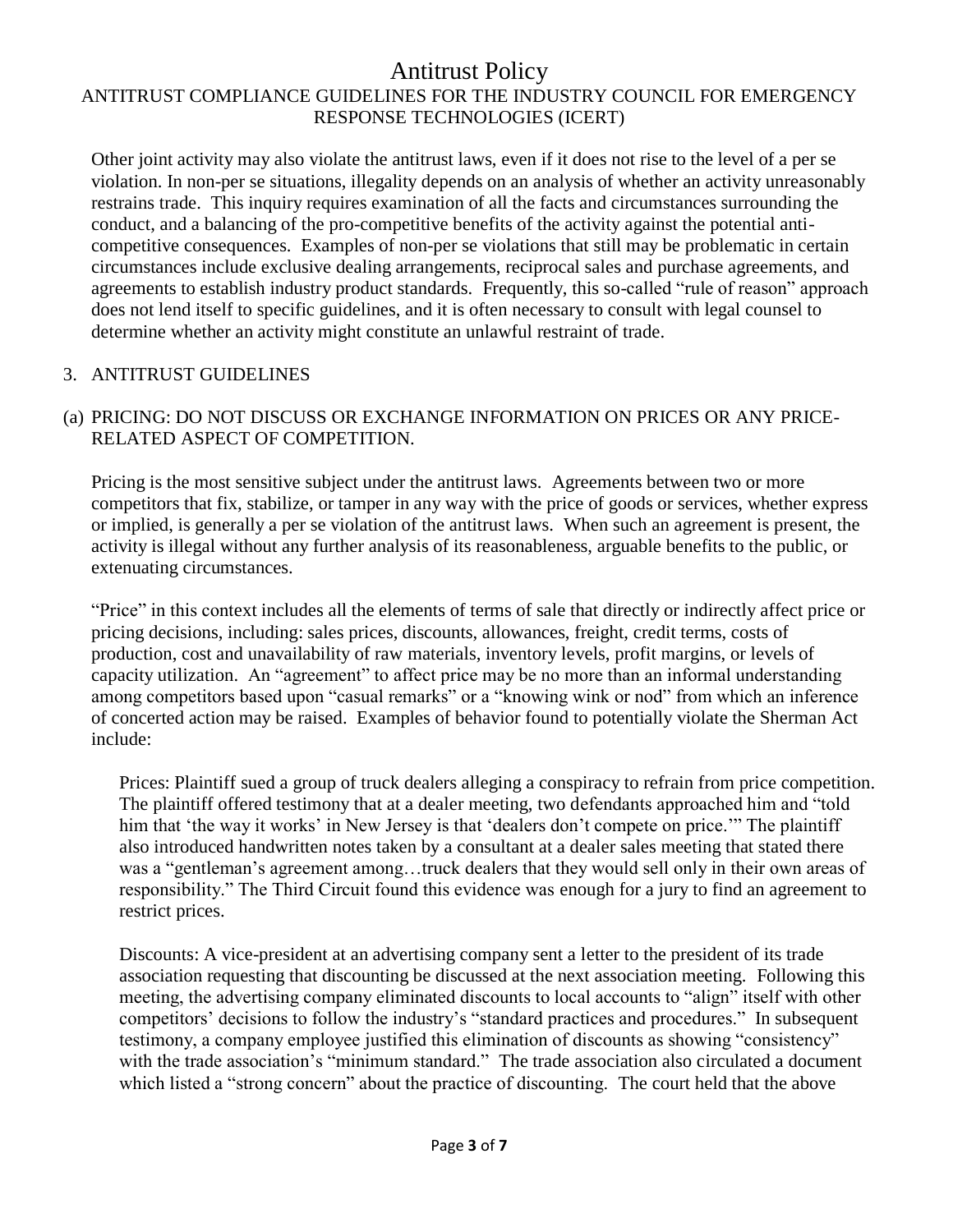information could be enough to support a jury finding that the members of the trade association unlawfully conspired to fix prices.

Price Verification: Sales officials of corrugated cardboard box manufacturers in the Southeast followed a practice of occasionally calling each other to "verify" competitive quotes given on current sales to specific customers. The Supreme Court held the practice illegal because it had the effect of stabilizing prices as it tended to limit price reductions and the range of price changes. The decision was reached despite an express finding that the calls did not result in an agreement on actual price levels.

Information Exchange: A trade association that included manufacturers, distributors, and dealers of musical instruments allegedly organized meetings at which its members were encouraged to communicate, and did communicate, about prices and business strategies in the music industry. The FTC sued the trade association, alleging that its activities could facilitate the implementation of collusive strategies amongst competitors that would ultimately harm consumers. As part of a consent order to settle the case, the trade association was: (a) prohibited from coordinating discussion of certain topics involving the purchase or sale of products, including price; (b) prohibited from aiding members in forming anticompetitive agreements related to price or terms of dealing; and (c) required to implement an antitrust compliance policy, including establishing antitrust counsel that could provide guidance and review all written materials and prepared remarks by any director or employee of the trade association related to price.

Due to the wide range of conduct that potentially violates the Sherman Act, avoid discussing topics or making announcements related to current, proposed, or planned changes in price, product costs, terms of sale, and marketing policies. Such discussions, however informal or unintended, can be used as evidence to establish illegal agreements on price.

Similarly, ICERT, its committees, staff, and members should refrain from making any reference in meetings, literature, or writings of any kind to prices, costs, terms of sale, or other elements of doing business that may affect prices or pricing decisions without specific legal advice to the contrary. Such references can be viewed as ICERT advocating that its membership conform to specific pricing practices or policies.

Association activities or programs that may have some indirect impact on price could also evoke scrutiny. Refrain from discussion or implementation of "best practices" with an indirect impact to price. For example, agreement upon uniform warranty or delivery terms, competitive bidding procedures, and programs, activities, agreements, or understandings that tend to facilitate common pricing or price movements in the industry could all become the target of antitrust attack.

The essential rule to keep in mind is that each seller must determine on its own the prices and terms at which it purchases and sells. Avoid even the appearance or inferences of agreement or collusion that might affect price.

### (b) COMPETITORS: AVOID JOINT ACTION THAT WOULD DISCRIMINATE AGAINST OR DISADVANTAGE A COMPETITOR.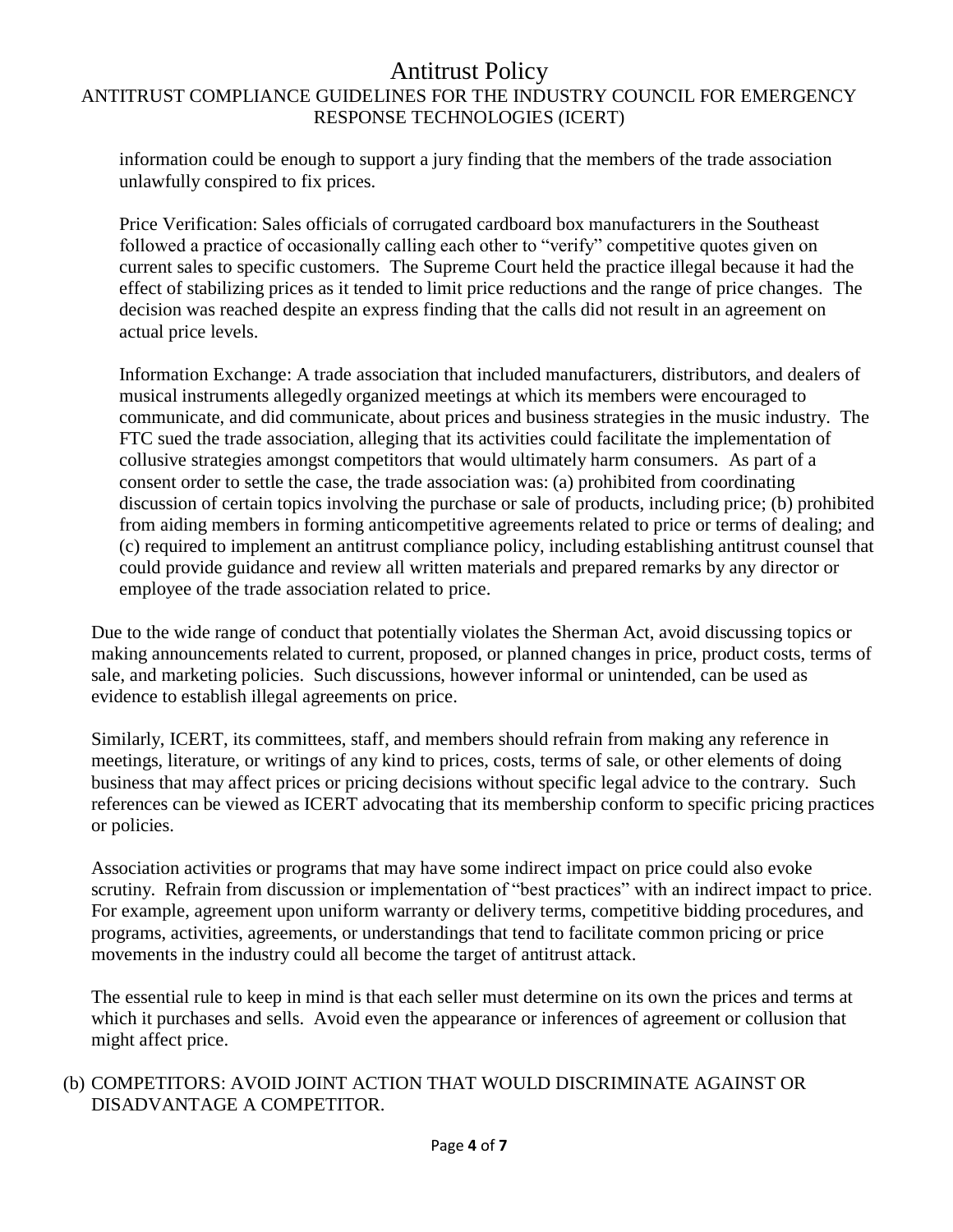### i. Membership

One of iCERT's functions is to provide information and services that afford commercial benefit to all members. Each member of the industry should have an equal opportunity to participate in and receive the benefits of ICERT's activities. Further, membership should be open to all companies in the industry that satisfy basic membership requirements. ICERT members should be encouraged to participate in committees that perform functions of interest to the members, and ICERT services should be offered to members on a non-discriminatory basis. Any decision to deny membership or expel a member company should be reviewed with counsel before implementation.

ii. Codes, Standards, and Certification Programs

Reasonable industry codes, standards, and certification programs may promote quite valid interests, including the protection of safety, health, and the environment, and the maintenance of high standards of ethics and conduct. Nevertheless, remain alert as to any anticompetitive effects that a standard may have. For example, a product standard that is unreasonably biased in favor of one competitor's product at the expense of another's may raise significant antitrust problems. Care should be used both in creating and applying codes, standards, and certification criteria, and in influencing other organizations as they do so. Any standard setting or certification programs should be reviewed with counsel before implementation.

- (c) CUSTOMERS AND SUPPLIERS: REFRAIN FROM ANY ACTIVITY THAT HAS THE APPEARANCE OF DIVIDING UP MARKETS, AGREEING TO CONTROL PRODUCTION, OR JOINTLY DISCRIMINATING AGAINST CERTAIN CUSTOMERS AND SUPPLIERS.
- i. Division of Markets

Agreements or understandings among competitors about who will or will not sell in a geographic market, to certain customers, or identified products are generally per se illegal. Discussions between company representatives about plans for a product, geographic markets, or regarding certain customers may be interpreted as creating an understanding that the companies will restrain competition between one another. For example, a criminal conviction resulted when two companies agreed not to solicit business from the other company's existing customers and reported to one another when a customer became unhappy and was considering switching suppliers. For these reasons, avoid discussions among competitors relating to customers, specific products, or territories.

ii. Control of Production

Agreements among competitors to increase or restrict services or production levels are problematic under the antitrust laws. The same is true of agreements among competitors to limit the quality of production, restrict the products or services sold to a customer, refrain from introducing new products and services or eliminating old ones, or accelerate the introduction or withdrawal of a product or service. Avoid discussions of any current or plans to change levels of production or output.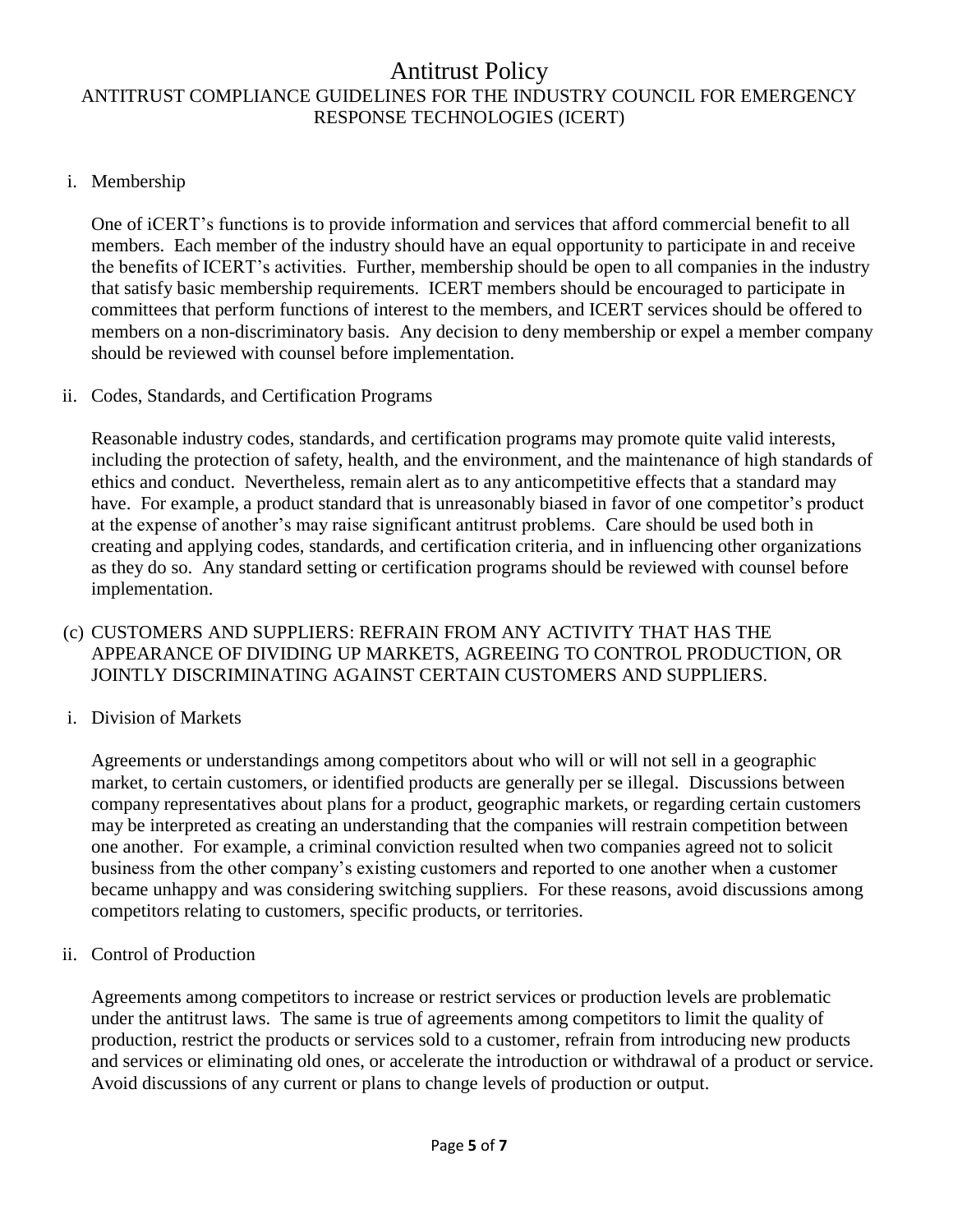#### iii. Discrimination Against Customers and Suppliers

Discrimination against customers or suppliers may also be problematic in certain circumstances. When iCERT or one of its committees is contemplating action that may have a significant commercial impact on other parties, review the proposed action with antitrust counsel before implementation to ensure it does not violate the antitrust laws.

#### (d) GOVERNMENT RELATIONS: ENSURE LOBBYING EFFORTS ARE DESIGNED TO ACHIEVE GOVERNMENT ACTION AND NOT MERELY INJURE COMPETITION.

There is a constitutional right to petition legislatures and government agencies for action and, if properly undertaken, such activity is not subject to the antitrust laws. The right to petition, however, does not provide unlimited antitrust protection. If the activity in question is not really designed to achieve legitimate government action but rather amounts to a sham used to injure competition, for example, it may raise serious antitrust problems.

For example, a pharmaceutical firm filing a citizen's petition with the FDA regarding a pending drug application by a potential competitor containing baseless claims or deliberate misrepresentations as to verifiable facts would not enjoy protection from antitrust scrutiny. Moreover, activities are not immunized from the antitrust laws simply because a government representative encourages and happens to participate in them. Any substantial lobbying efforts, particularly if they have the potential to adversely affect members of the industry, should be reviewed with counsel before implementation.

### (e) RECORDS: KEEP SIMPLE AND ACCURATE RECORDS.

"Records" refer to a wide array of communication – documents, e-mail, videotapes, audio recordings (such as voicemail), text messages, and the like. As records are frequently subject to misinterpretation, it is important to create records with the thought that it could be produced to the government or a plaintiff's lawyer. Use language that is clear, simple, and accurate, avoid speculation about the legality of specific conduct, and avoid language that may arouse suspicion (i.e. "Dominate the market" or "Destroy after reading"). When possible, limit the creation of records that are not necessary for business or legal purposes, and do not retain records longer than necessary for business or legal purposes.

### (f) MEETINGS: PREPARE AND FOLLOW AN AGENDA AND AVOID DISCUSSION OF SENSITIVE INFORMATION.

ICERT meetings regularly bring together representatives of companies that are market competitors. For this reason, it is important to eliminate any suspicion that a meeting might be used for anticompetitive purposes. Before the meeting begins, create an agenda that antitrust counsel can review. Attempt to follow that agenda as closely. Unless otherwise approved by counsel, participants should avoid discussion of the topics discussed above, as well as other competitively sensitive information. Finally, keep accurate meeting minutes that can be reviewed by counsel before circulation.

### (g) REPORTING: REPORT ANY SUSPECTED ANTITRUST VIOLATIONS IMMEDIATELY